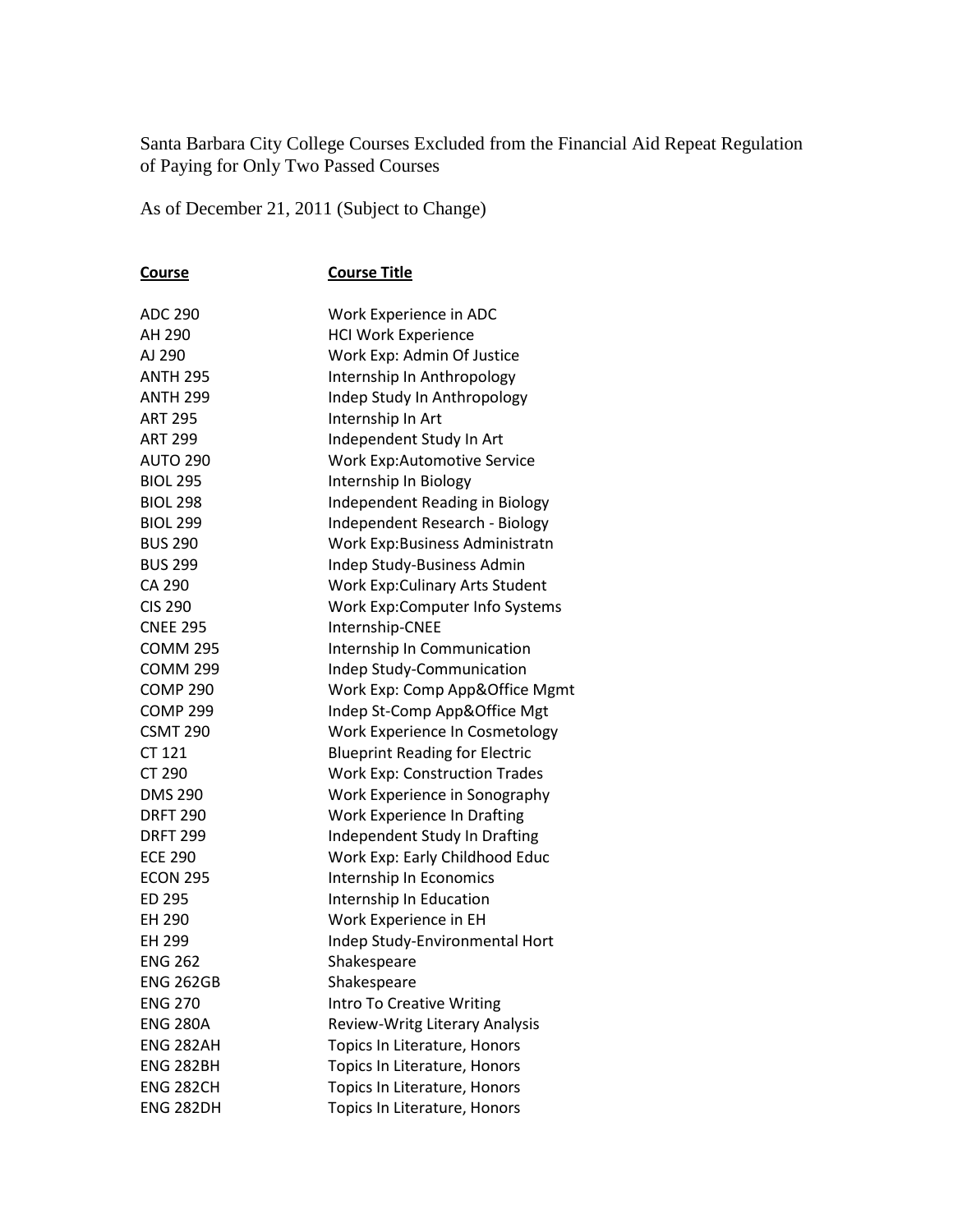| <b>ENG 295</b>  | Internship In English                 |
|-----------------|---------------------------------------|
| <b>ENVS 295</b> | Intern in Environmental Stud          |
| <b>ERTH 299</b> | Indep Study In Earth Science          |
| <b>ESL 290</b>  | <b>Work Experience: ESL</b>           |
| <b>ETHS 295</b> | Internship In Ethnic Studies          |
| <b>ETHS 299</b> | Indep Study In Ethnic Studies         |
| <b>FIN 290</b>  | Work Experience In Finance            |
| FR 299          | Independent Study In French           |
| <b>FS 108A</b>  | Film Festival Studies: 10 Days        |
| <b>FS 108B</b>  | Film Festival Studies: 5 Days         |
| <b>FS 295</b>   | Internship In Film Studies            |
| <b>FS 299</b>   | Independent Study-Film Studies        |
| <b>GDP 290</b>  | Work Exp: Graphic Design&Photo        |
| <b>GEOG 299</b> | Independent Study In Geography        |
| <b>GER 299</b>  | Independent Study In German           |
| <b>GLST 295</b> | Internship In Global Studies          |
| <b>GLST 299</b> | Indep Study In Global Studies         |
| <b>HIST 295</b> | Internship In History                 |
| <b>HIST 299</b> | Independent Study In History          |
| HM 290          | Hotel Work Experience                 |
| HM 295          | Internship: Hotel Mgmt/Cul Arts       |
| ID 290          | Work Exp: Interior Design             |
| <b>ITAL 299</b> | Independent Study In Italian          |
| <b>JOUR 290</b> | Work Experience in Journalism         |
| <b>JOUR 295</b> | Internship In Journalism              |
| <b>MAT 290</b>  | Work Experience In Multimedia         |
| <b>MATH 295</b> | Internship In Mathematics             |
| <b>MDT 290</b>  | Work Experience in MDT                |
| <b>MDT 299</b>  | Independent Study in MDT              |
| <b>MUS 111</b>  | <b>Classical Music Performance</b>    |
| <b>MUS 126</b>  | <b>Commercial Music-Orchestration</b> |
| <b>MUS 129</b>  | <b>Commercial Music Projects</b>      |
| <b>MUS 132</b>  | Summer Jazz Seminar                   |
| <b>MUS 133</b>  | Summer Jazz Seminar: Intermed         |
| <b>MUS 143</b>  | Piano Ensemble&Intro To Accomp        |
| <b>MUS 150</b>  | <b>Beginning String Techniques</b>    |
| <b>MUS 151</b>  | <b>Intermediate String Techniques</b> |
| <b>MUS 152</b>  | Beg Wind&Percussion Techniques        |
| <b>MUS 153</b>  | Int Wind And Percussion Tech          |
| <b>MUS 154</b>  | Vocal Techniques I                    |
| <b>MUS 155</b>  | Vocal Techniques II                   |
| <b>MUS 156</b>  | Bebop Vocal Jazz Ensemble             |
| <b>MUS 157</b>  | Swing Vocal Jazz Ensemble             |
| <b>MUS 159</b>  | Men's Chorus                          |
| <b>MUS 160</b>  | College Choir                         |
| <b>MUS 162</b>  | <b>Chamber Singers</b>                |
| <b>MUS 163</b>  | Quire Of Voyces                       |
| <b>MUS 164</b>  | Vocal Jazz Ensemble                   |
|                 |                                       |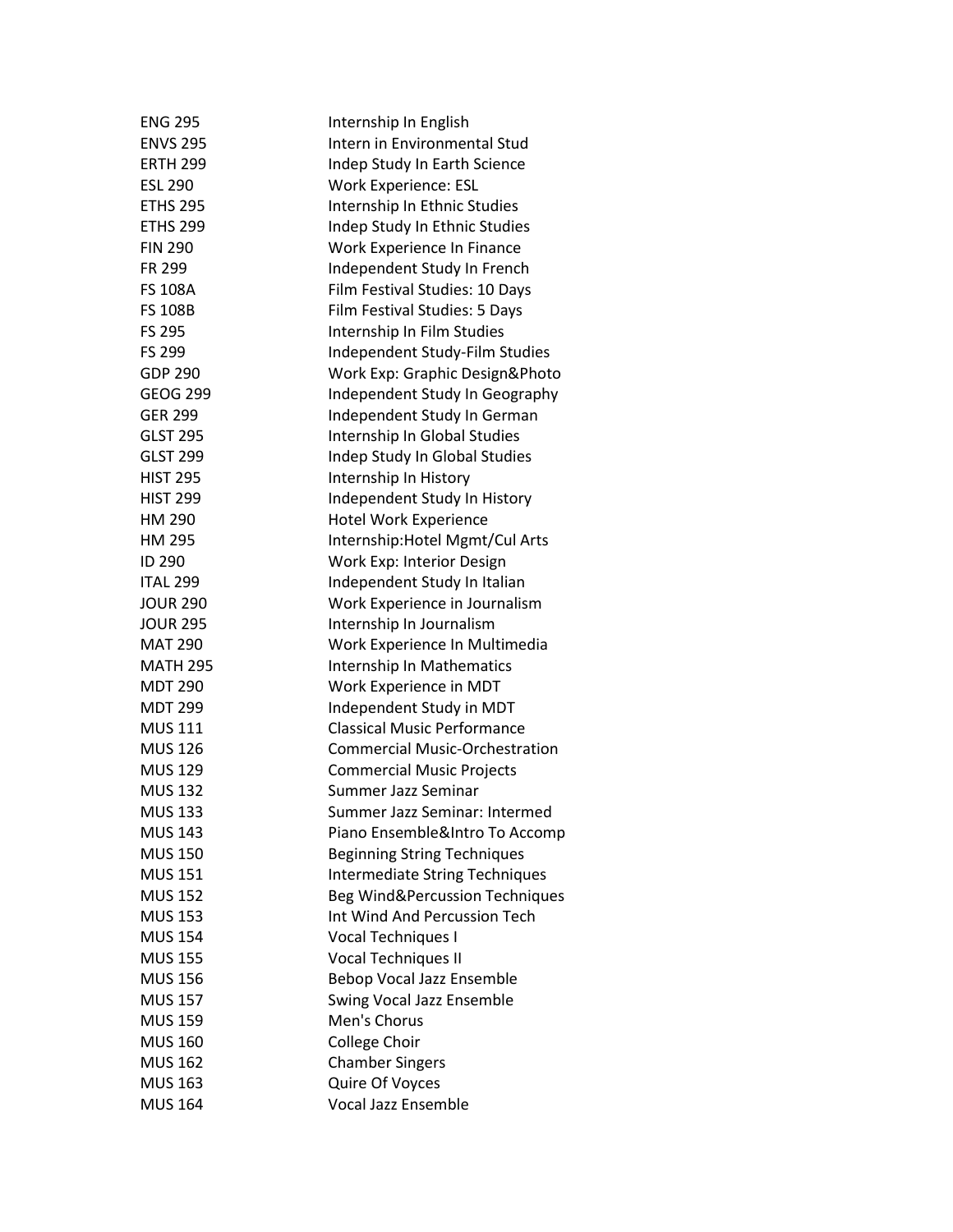| <b>MUS 165</b>  | Beginning Jazz Improvisation          |
|-----------------|---------------------------------------|
| <b>MUS 166</b>  | Intermed-Adv Jazz Improvisatn         |
| <b>MUS 167</b>  | Beginning Jazz Ensemble               |
| <b>MUS 168</b>  | Intermediate Jazz Ensemble            |
| <b>MUS 169</b>  | <b>Advanced Jazz Ensemble</b>         |
| <b>MUS 170</b>  | Symphony Orchestra                    |
| <b>MUS 171</b>  | Chamber Music of Baroque Era          |
| <b>MUS 172</b>  | Intermediate Orchestra                |
| <b>MUS 173</b>  | <b>Baroque Instrument Techniques</b>  |
| <b>MUS 174</b>  | <b>Chamber Music</b>                  |
| <b>MUS 175</b>  | <b>Chamber Music Modern Era</b>       |
| <b>MUS 176</b>  | <b>Concert Band</b>                   |
| <b>MUS 177</b>  | Symphonic Band                        |
| <b>MUS 178</b>  | <b>Wind Ensemble</b>                  |
| <b>MUS 179</b>  | Commercial Mus Perf-Jazz&Pop          |
| <b>MUS 181</b>  | <b>Commercial Mus Perf-Classical</b>  |
| <b>MUS 185</b>  | <b>Applied Music</b>                  |
| <b>MUS 188A</b> | Big Band Jazz Ensemble I              |
| <b>MUS 188B</b> | <b>Big Band Ensemble II</b>           |
| <b>MUS 285</b>  | <b>Applied Music</b>                  |
| <b>MUS 299</b>  | Independent Study In Music            |
| <b>NURS 200</b> | <b>Topics In Nursing I</b>            |
| <b>NURS 201</b> | <b>Topics In Nursing II</b>           |
| <b>NURS 290</b> |                                       |
|                 | <b>Work Exp-Assoc Degree Nursing</b>  |
| <b>NURS 295</b> | Internship In Nursing                 |
| <b>NURS 299</b> | Independent Study In Nursing          |
| PE 110          | Adv Baseball Techniques/Cond          |
| <b>PE 120C</b>  | <b>Advanced Baseball</b>              |
| <b>PE 121C</b>  | <b>Advanced Basketball</b>            |
| <b>PE 122C</b>  | <b>Advanced Flag Football</b>         |
| <b>PE 123C</b>  | <b>Advanced Track And Field</b>       |
| <b>PE 125C</b>  | <b>Advanced Softball</b>              |
| <b>PE 128</b>   | <b>Advanced Football Techniques</b>   |
| <b>PE 147A</b>  | Conditioning-Intercollegt Athl        |
| <b>PE 147B</b>  | Conditioning-Intercollegt Athl        |
| PE 153          | <b>Dance Concert</b>                  |
| PE 157          | <b>Advanced Football Conditioning</b> |
| <b>PE 180A</b>  | Intercollegiate Baseball - Men        |
| PE 181B         | Intercolleg Basketball - Women        |
| <b>PE 182B</b>  | Intercollegiate Basketball-Men        |
| <b>PE 183A</b>  | Intercollegiate Cross Country         |
| <b>PE 184A</b>  | Intercollegiate Football - Men        |
| <b>PE 185A</b>  | Intercollegiate Golf                  |
| <b>PE 186A</b>  | Intercollegiate Tennis - Women        |
| <b>PE 187A</b>  | Intercollegiate Tennis - Men          |
| <b>PE 188A</b>  | Intercoll Track & Field - Women       |
| <b>PE 189A</b>  | Intercolleg Track & Field-Men         |
| <b>PE 190A</b>  | Intercolleg Volleyball - Women        |